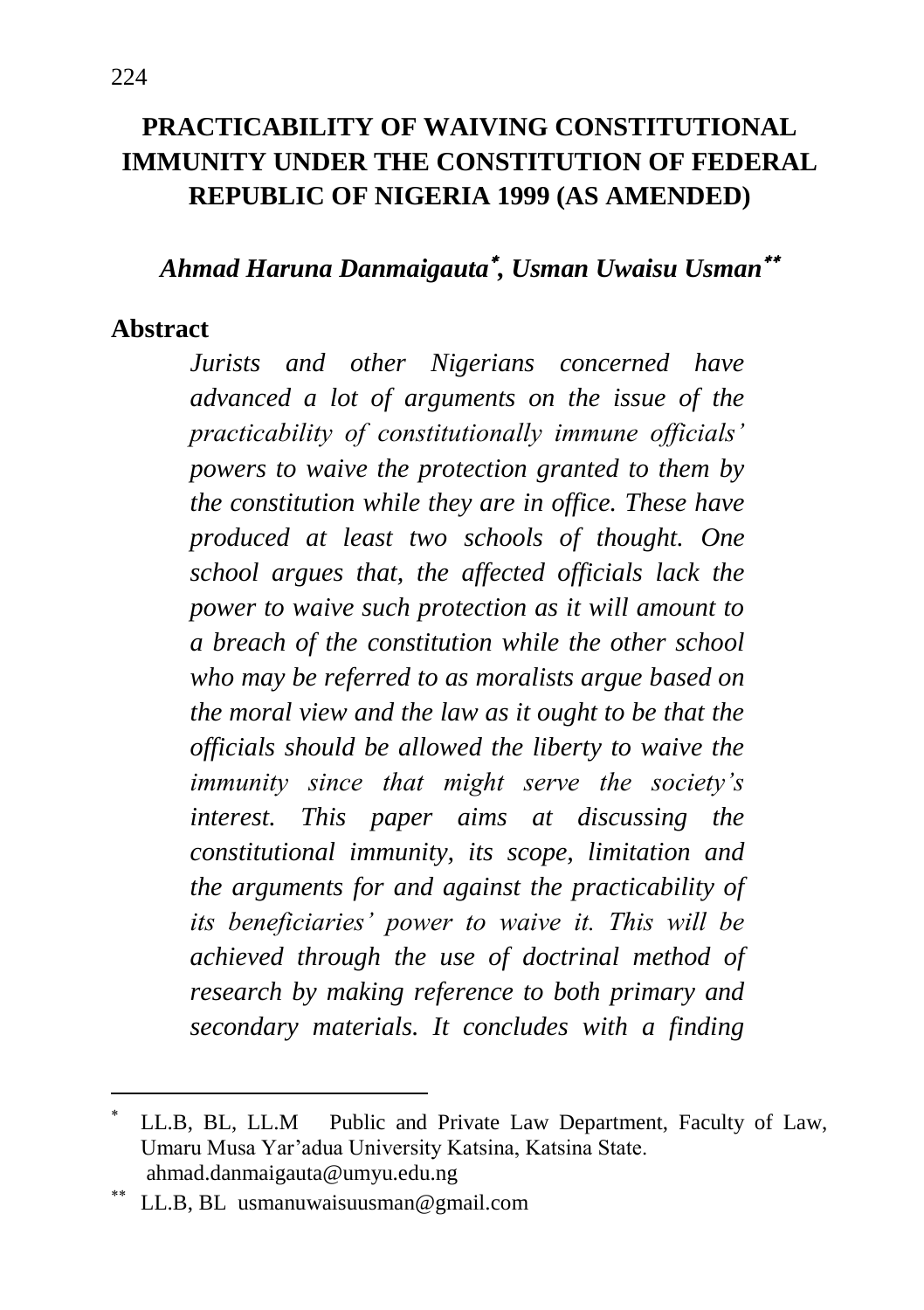*that it is not possible for the officials concerned as the position of the law stands presently to strip themselves of the Constitutional immunity.*

**Keywords:** Immunity, Waiver, Applicability.

### **Introduction**

The concept of executive immunity provided by the Nigerian Constitution<sup>1</sup> shielding the occupants of the offices of President, Vice-President, Governors and Deputy Governors has been a subject of discussion among the legal practitioners and other members of the general public. Some clamour for its repeal and some argue that at least the shielded officers should be allowed the right to waive the immunity when the need arises. However, some scholars and practitioners argued against this position citing the public policy reasons. This is the position that the Nigerian Judiciary appeared to have adopted in deciding cases involving the issue of waiver of constitutional immunity. This paper discusses the concept of constitutional immunity looking at the practicability or otherwise of the immune officers" right to waive such immunity. This will be achieved through reference to both primary and secondary materials. The paper ends with conclusion, findings and recommendations based on the law as it presently stands in the country.

#### **Meaning and Nature of Immunity**

 $\overline{a}$ 

Immunity as a legal term is defined as any exemption from a duty, liability, or service of process especially such an exemption granted

<sup>&</sup>lt;sup>1</sup> Section 308 of the Constitution of the Federal Republic of Nigeria, 1999 (as amended).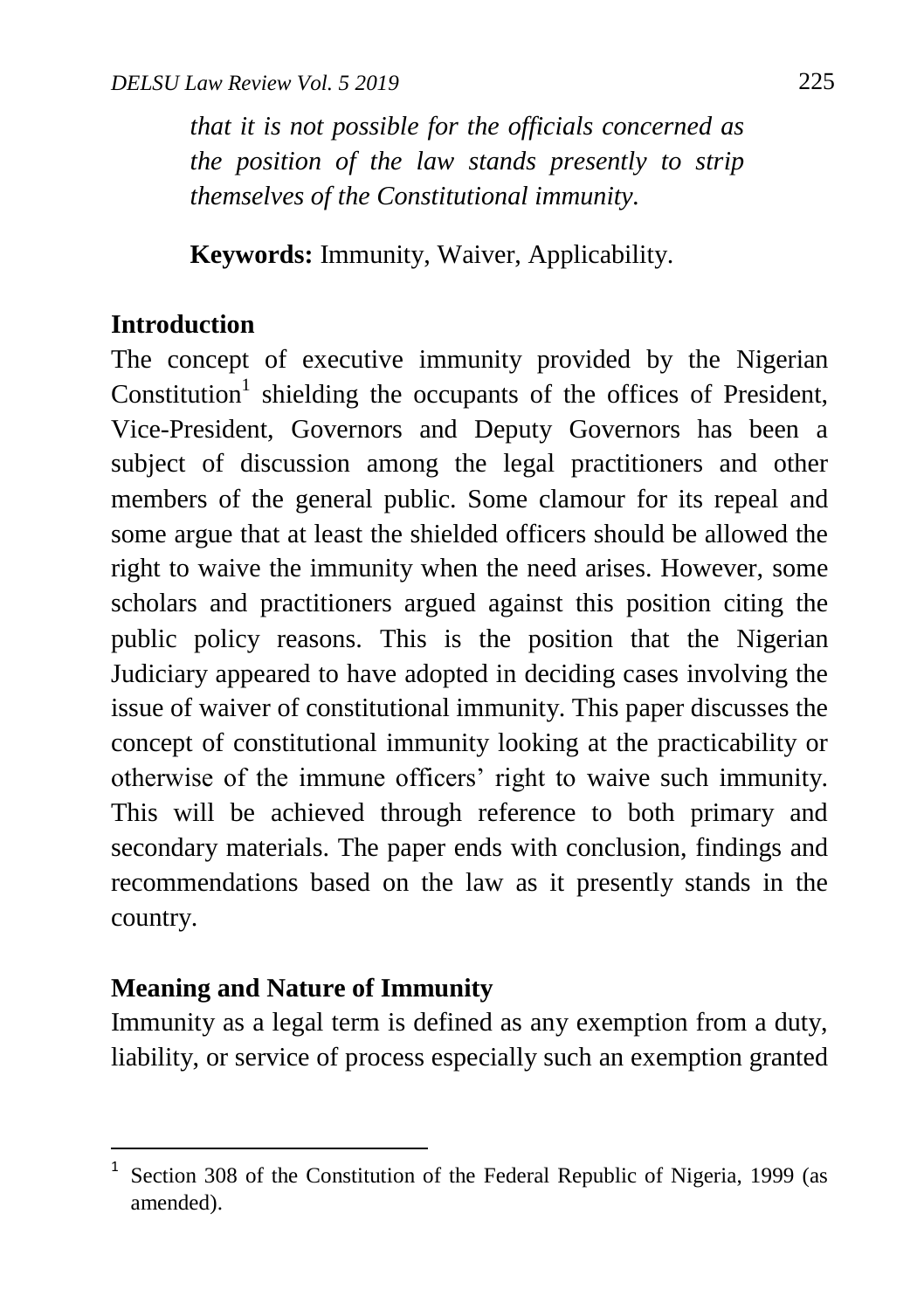to a public official or governmental unit.<sup>2</sup> Immunity has also been defined as "is the exemption of a person or body from legal proceedings or liability'.<sup>3</sup>Simply put, immunity may be seen as lawful or legitimate protection or exemption given to a person from legal liability. The term has been divided into various categories or types such as executive immunity and diplomatic immunity etc. However, our discussion here is limited to executive immunity. The latter term was defined as the absolute immunity of the US President or a State Governor from civil damages for actions that are within the scope of official responsibilities.<sup>4</sup>

On the historical aspect of the term, it is said to have originated from the doctrine of sovereign immunity which means the immunity of government from being sued in its own courts without its own consent.<sup>5</sup> Falana observes that 'it was basically founded on the anachronistic legal principle of *rex non potest peccare* (the king can commit no wrong). As the king enjoyed absolute immunity in his own courts and not subject to any foreign jurisdiction'.<sup>6</sup> On the nature of immunity in the Nigerian constitution, the provision made by the constitution confers an absolute protection on the personality of the federal and component States chief executives and their deputies namely; President, Vice-President, Governors and the Deputy Governors against all civil and criminal court actions throughout their period of office. Any action brought against the foregoing officers in their person during their term of office is

 $\overline{a}$ 

<sup>&</sup>lt;sup>2</sup> Brayan A. Garner, *Black's Law Dictionary* (9<sup>th</sup> edn, Minnesota: Thompson Web Publishers 2009). p.817.

<sup>&</sup>lt;sup>3</sup> Ese Malemi, *The Nigerian Constitutional Law'* (3<sup>rd</sup> edn, Princeton Publishing) Company 2012), p.315.

<sup>4</sup> *Ibid*.

<sup>5</sup> *Ibid*.

<sup>6</sup> Femi Falana, "Official Corruption and Immunity in Nigeria" *Premium Times* (07 July 2016) [<www.premiumtimesng.com>](http://www.premiumtimesng.com/) accessed 21 November 2019.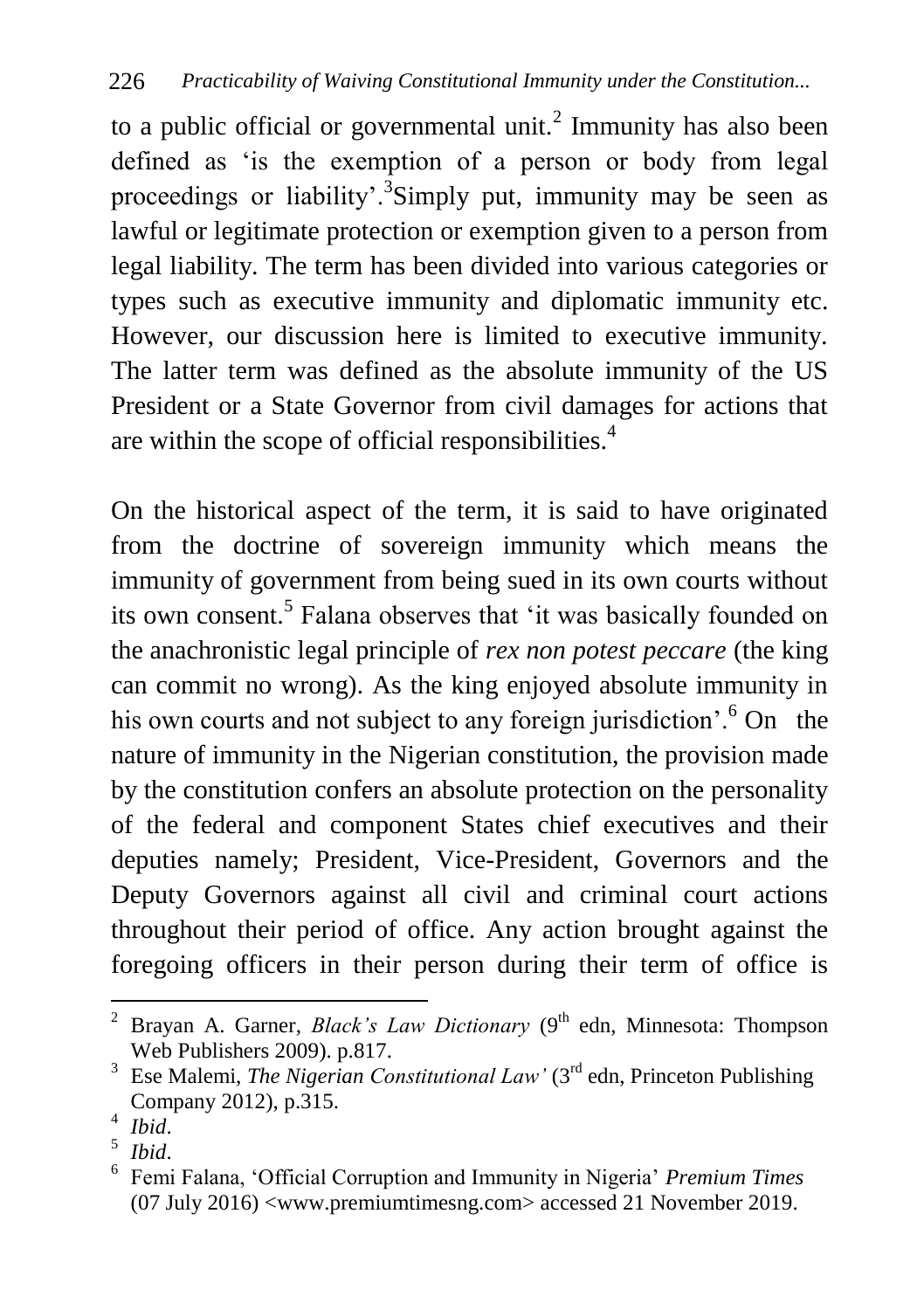liable to be declared a nullity. Thus in *FRN v Dariye*<sup>7</sup> the Court of Appeal Kaduna Division held thus:

> Learned counsel to the appellant ought to have seen the impracticability, futility and absurdity of instituting criminal proceedings against Chief Joshua Chibi Dariye either as the Governor of Plateu State or in his name since he is not a nominal party under section 308 (2) of the Constitution but the principal offender alleged to have conspired with the other co accused persons to commit the offences.

The immunity provided under the constitution covers only the named officers without extending to their family members and it ceases upon their vacation of the respected offices.<sup>8</sup> Thus, the *raison d'etre* for the immunity clause entrenched in section 308 of the Constitution of the Federal Republic of Nigeria 1999 is to enable the person to whom the section applies, while in office, to conduct the affairs of governance free from hindrance, embarrassment and the difficulty which may arise if he is being constantly pursued and harassed with court processes of a civil or criminal nature while in office....<sup>9</sup> Lastly, immunity does not extend to prohibit actions against the named officers in their official or in a nominal capacity and election petitions.<sup>10</sup>

 $\overline{a}$ 

<sup>7</sup> *FRN v Dariye* (2011) 13 NWLR (Pt. 1265) p. 521 (CA).

 $8$  *Abacha v FRN* (2014) 6 NWLR (Pt. 1402) 43 (SC) per Onnoghen, J.S.C as he then was.

<sup>9</sup> *FRN v Dariye* (2011) 13 NWLR (PT. 1265) p. 521 (CA).

<sup>10</sup> *Amaechi v INEC* (2008) ALL FWLR pt. 407 p.48 (SC).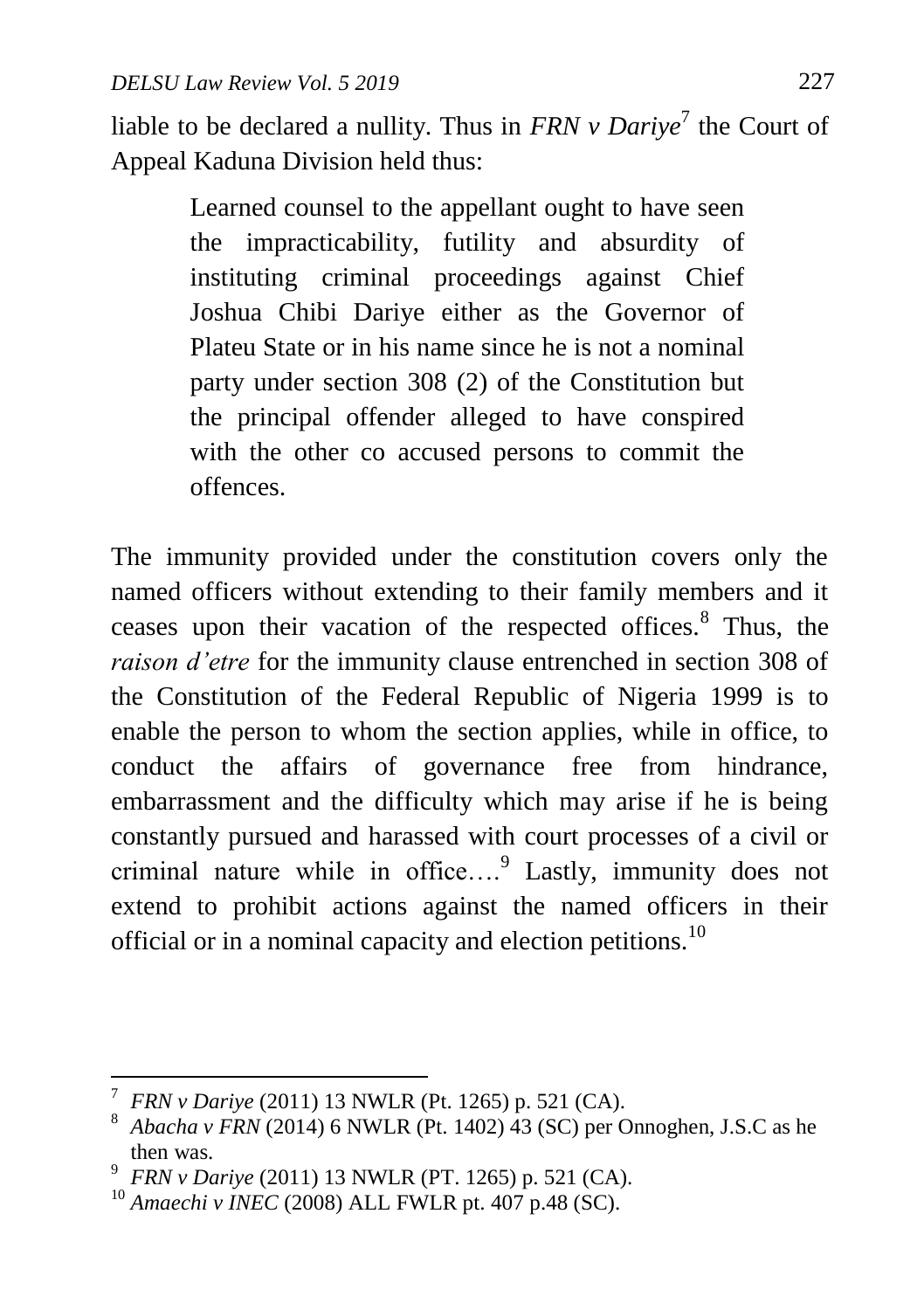## **Immunity under the Constitution**

The provision of immunity for the named Executives pre-dates the 1999 Constitution as it originates from the  $1963<sup>11</sup>$  which is the same provision that found its way to the present Constitution in this fourth republic. The provision as it stands presently is stated in section 308 of the constitution (as amended):

- (1) Notwithstanding anything to the contrary in this Constitution, but subject to subsection (2) of this section
	- (a) no civil or criminal proceedings shall be instituted or continued against a person to whom this section applies during his period of office;
	- (b) a person to whom this section applies shall not be arrested or imprisoned during that period either in pursuance of the process of any court or otherwise; and
	- (c) no process of any court requiring or compelling the appearance of a person to whom this section applies, shall be applied for or issued:

Provided that in ascertaining whether any period of limitation has expired for the purposes of any proceedings against a person to whom this section applies, no account shall be taken of his period of office. $12$ 

<sup>&</sup>lt;sup>11</sup> Section 161 of the Constitution of the Federal Republic of Nigeria, 1963.

 $12$  This provision is to allay the fears that time does not run against the wrong committed by the immune official if immediate action is not taken. So time will only start to run from the time the official vacates the immune office.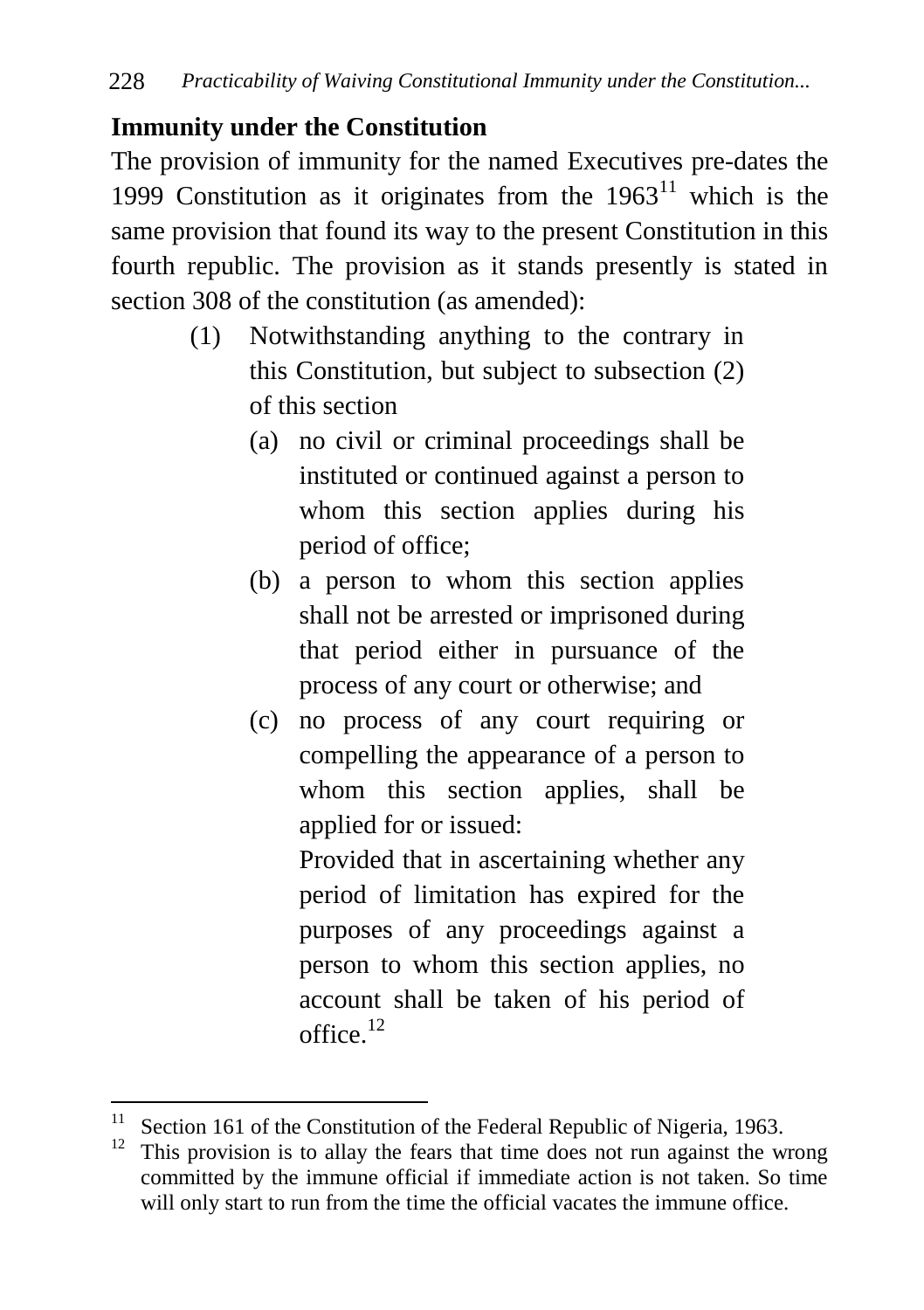- (2) The provisions of subsection (1) of this section shall not apply to civil proceedings against a person to whom this section applies in his official capacity or to civil or criminal proceedings in which such a person is only a nominal party.
- (3) This section applies to a person holding the office of President or Vice-President, Governor or Deputy Governor; and the reference in this section to "period of office" is a reference to the period during which the person holding such office is required to perform the functions of the office. $^{13}$

The provision has the effect of absolute prohibition on any court proceeding or litigation which in its nature affects the personality of the above named officers. The scope of the section is that, it provides a protection in favour of the persons enumerated in subsection (3) thereof, so long as each of them holds the office provided in the section. The immunity provided in the section connotes that actions for civil or criminal cannot be instituted or continued against him and also has the immunity from arrest or imprisonment during that period, it can be either in pursuance of the process of any court or otherwise or the application for or issuance of the process of court by any court requiring or compelling the appearance of a person to whom the section applies. It is settled law that any breach of the provisions of section 308 of the constitution renders such process or proceedings either civil or criminal null, void and of no effect.

 $\overline{a}$ <sup>13</sup> Constitution of the Federal Republic of Nigeria, 1999 (as amended).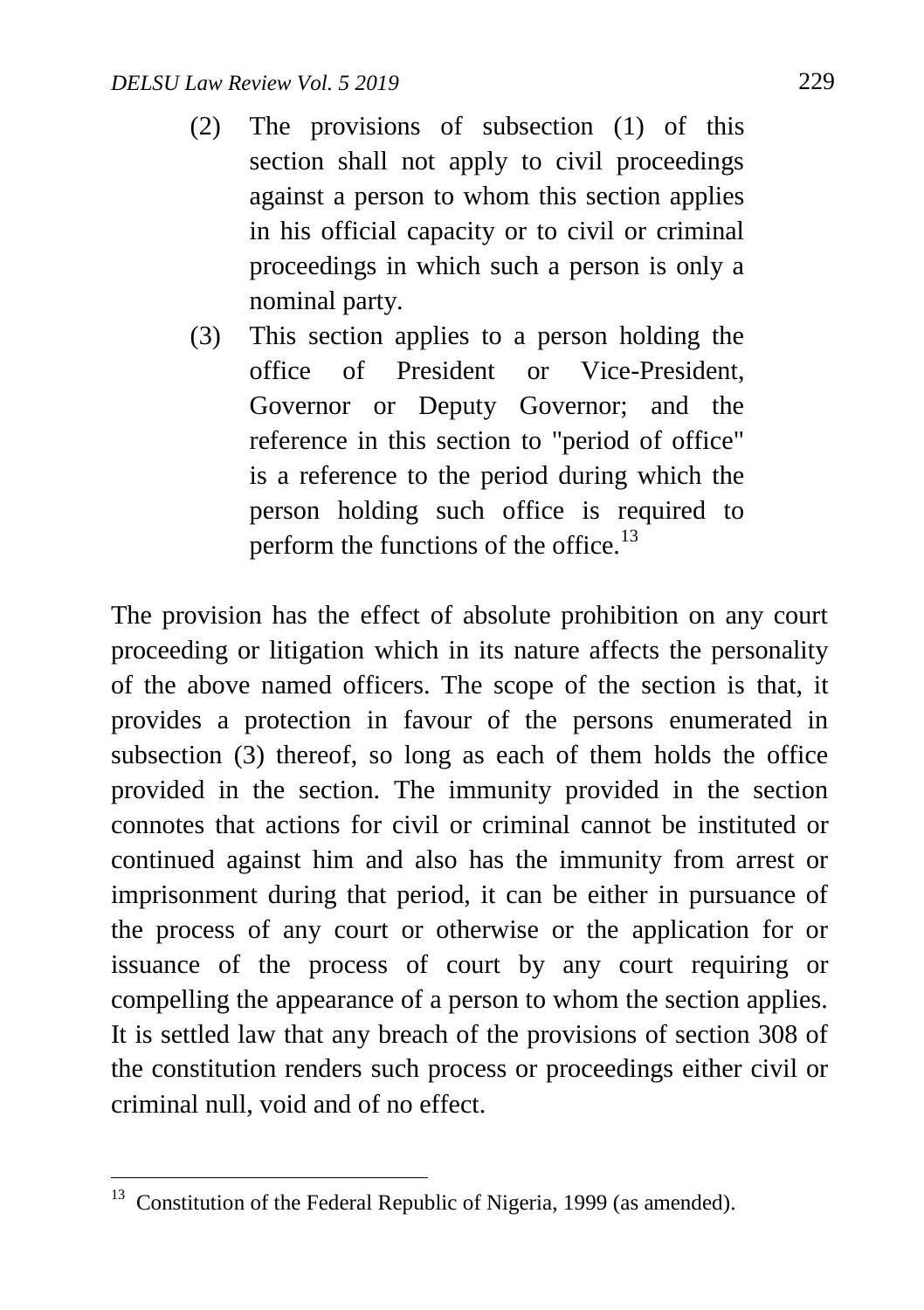The Court of Appeal held that the only way to give effect to the provisions of section 308 of the Constitution is to decline jurisdiction in any process or proceeding which is capable directly or indirectly of affecting the persons occupying the offices stated.<sup>14</sup> The above indicates the seriousness and the jealousy with which our superior courts guard or give effect to the provisions of section 308 of the Constitution. This was also strongly worded by another panel of the Court of Appeal in Kaduna Division when they declared as impracticable, futile and absurd the commencement of criminal proceedings against the Governor of a State or any constitutionally immune officer in his name and not as a nominal party under section 308 (2) of the constitution but the principal offender.<sup>15</sup>

However, as it is with almost every principle of law that, in every general rule there is an exception, the same is also true with the constitutional provision for executive immunity. The immunity provided by the constitution under section 308 is not without limit as many exceptions have been identified thereunder. The first exception is as provided by the Constitution itself under section 308 (2) which provides thus "The provisions of subsection (1) of this section shall not apply to civil proceedings against a person to whom this section applies in his official capacity or to civil or criminal proceedings in which such a person is only a nominal party". This exception is to the effect that the immune officers are not shielded against court actions in their official capacity or when they are only nominal parties in the suit.<sup>16</sup>Nominal party is defined

 $\overline{a}$ 

<sup>14</sup> *D.S.P. Alamieyeseigha v Chief Saturday Teiwa and 3 ors* (2001) 33 W.R.N (CA) per Oduyemi, JCA.

<sup>15</sup> *FRN v Dariye* (2011) 13 NWLR (pt. 1265) p. 521 (CA).

<sup>&</sup>lt;sup>16</sup> Ogugua V.C. Ikpeze, 'The Imperative of Removing Immunity Clause in the Constitution of the Federal Republic of Nigeria 1999" (2013) Vol. 4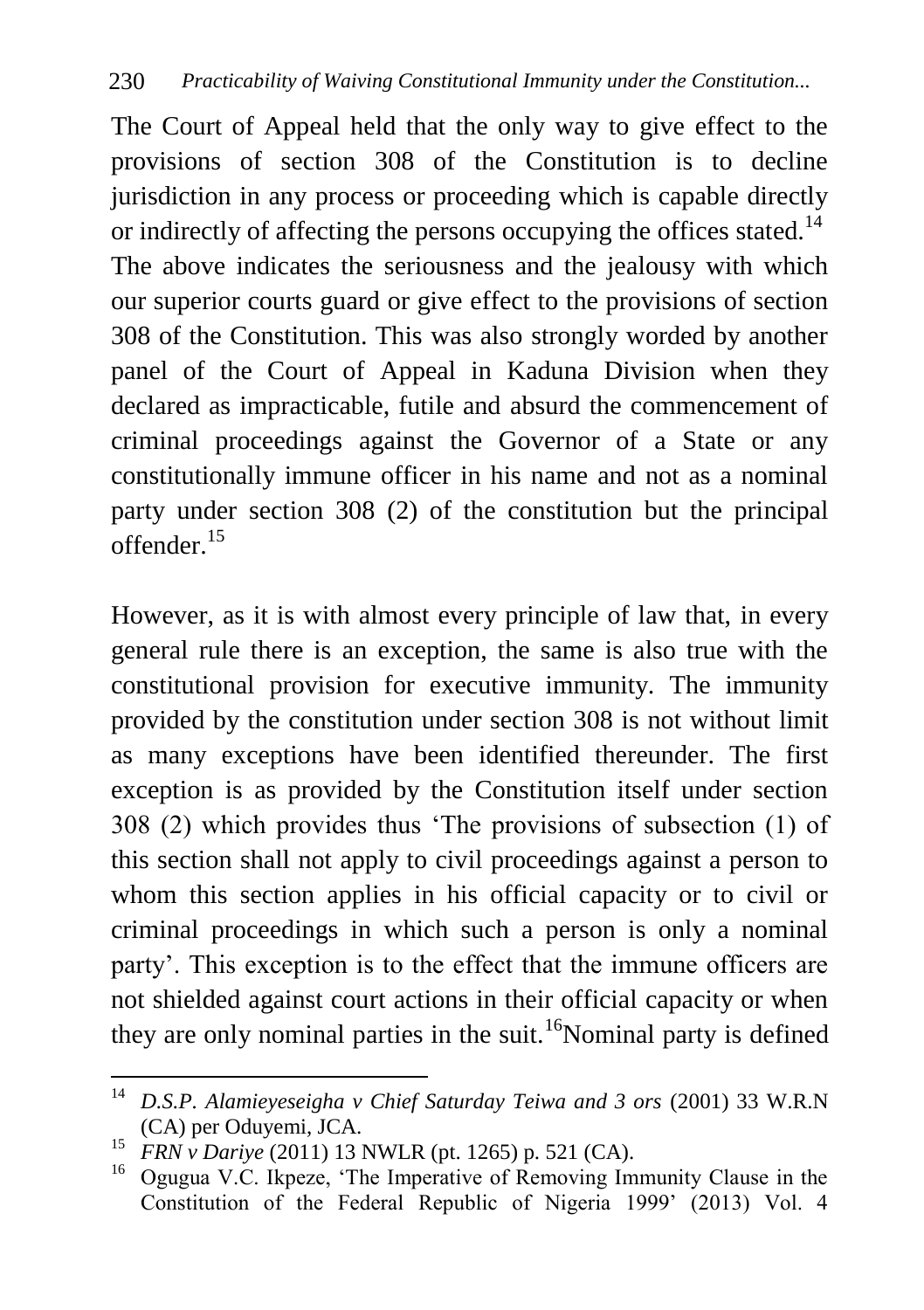$\overline{a}$ 

to mean a person who is usually made a party by virtue of office even though he may not necessarily have been actively involved in the transactions that gave rise to the cause of action<sup>17</sup>

The second exception is also contained in the constitution under section 308 (3) which limits the period of the immunity to the end of the tenure of office of the immune persons. This provision has the effect that the immunity terminates when the person who enjoys the immunity ceases to hold the office by which he enjoyed immunity provided by relevant constitutional provision. It is therefore not an enjoyment for life, once the beneficiary left the office by whatever means he stands stripped from the Constitutional immunity.<sup>18</sup>

The two other exceptions are not expressly provided by the constitution but were developed by courts" precedence through judicial interpretations. The first is that the immunity provided by the constitution to the named offices does not preclude the security agencies from carrying out investigations against the officials during the pendency of their tenure of office. The Court of Appeal Ekiti Division held $^{19}$  that the section does not protect an Executive Governor from being investigated by security agencies for possession of funds in bank suspected to be stolen from Government coffers. In arriving at this, the Court cited and relied

*NAUJILJ* [<www.ajol.info/index.php/naujilj/article/view/136302>](http://www.ajol.info/index.php/naujilj/article/view/136302) accessed 21 December 2019 p.140 citing *Shugaba v Minister of Internal Affairs* (1981) 1 NCLR 25 (SC)

<sup>17</sup> M.M. Stanley Idum and J.A. Agaba, *Civil Litigation in Nigeria'* (Rev edn, Nelag & Company Limited 2017).p210.

<sup>&</sup>lt;sup>18</sup> This was also affirmed in *Dasuki v Muazu* (2002) 16 NWLR (pt793) (CA).

<sup>19</sup> *The Economic and Financial Crimes Commission v Mr. Ayodele Fayose & anor (*2018) LPELR-44131 (CA).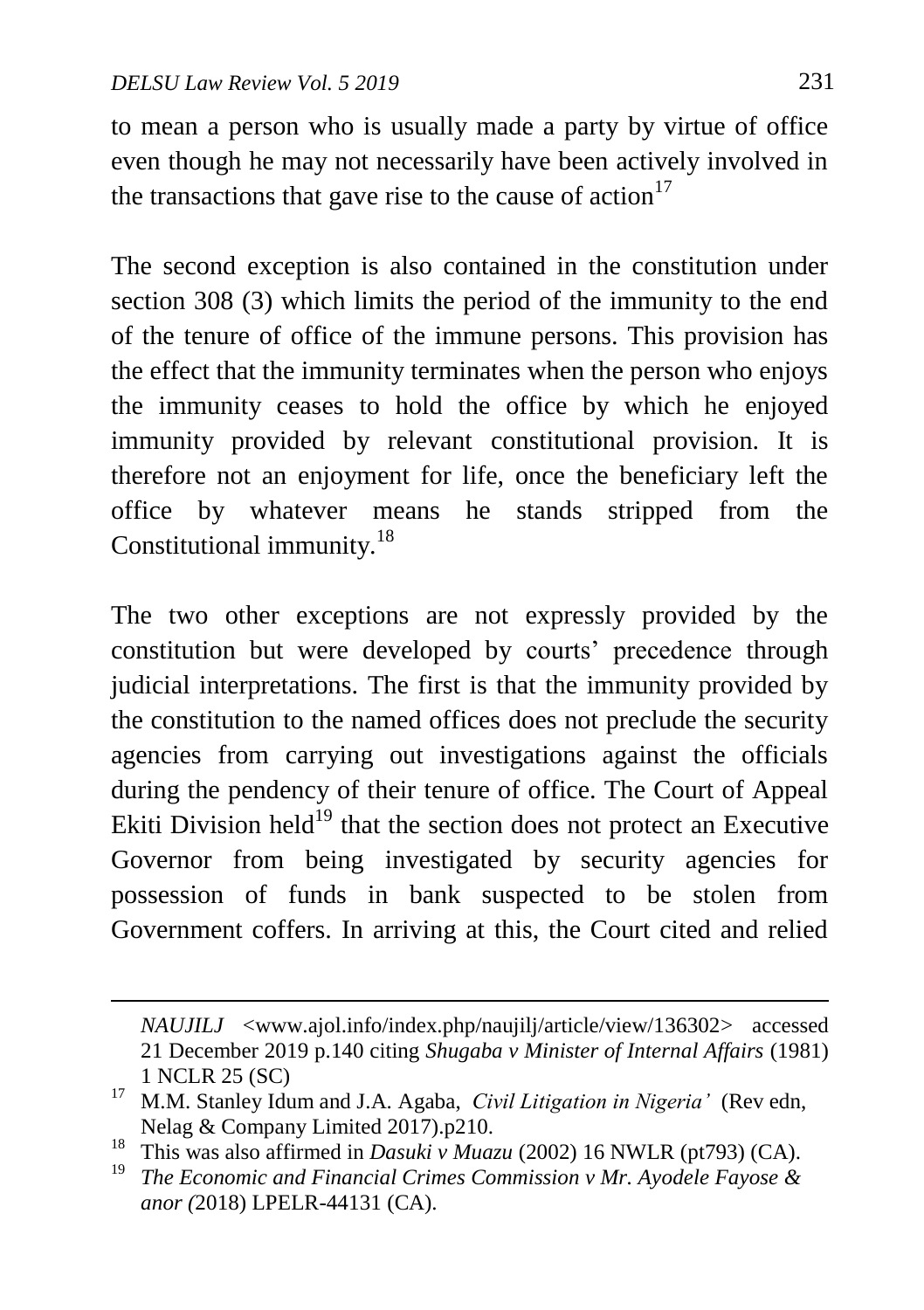on the dictum of the Supreme Court<sup>20</sup> where it was held that 'while a sitting Governor cannot be arrested nor proceeded with in court either by civil or criminal proceedings he can be investigated while in office and evidence gathered/assembled may be useful preparatory for use in impeachment proceedings against him or for prosecution when he vacates office". The second exception developed by judicial activism is that the immunity under the Constitution does not preclude or prevent the officials from being sued in election petitions as it was held thus:

> The immunity clause in section 308 of the Constitution of the federal republic of Nigeria does not find succour in election matters. The provisions of the section do not protect a President or Governor from legal proceedings in a matter of his election and in a matter connected therewith even when he has been , as a contestant, declared duly elected and sworn in as such. This is because election petition and election related proceedings are sui generis, that is are species of proceedings that are distinct and independent of civil or criminal proceedings.<sup>21</sup>

## **Meaning and Nature of Waiver**

Waiver is a noun which has its root in the verb "waive"**.** The Black's law Dictionary<sup>22</sup> defines the verb 'waive' in legal parlance as "to abandon, renounce, or surrender (a claim, privilege, right etc)

<sup>20</sup> <sup>20</sup> Per Uwaifo JSC in *Fawehinmi v IGP* (2002) 7 NWLR (pt 767) at 681 – 682 (SC).

<sup>21</sup> *Amaechi v INEC* (2008) ALL FWLR (pt. 407) p.48 (SC); *AD v Fayose* (No. 1) (2004) 8 NWLR (pt. 876) 639 (CA).

<sup>&</sup>lt;sup>22</sup> Garner B.A *Black's Law Dictionary* (9<sup>th</sup>ed, Minnesota: Thompson Web Publishers, 2009). p.1717.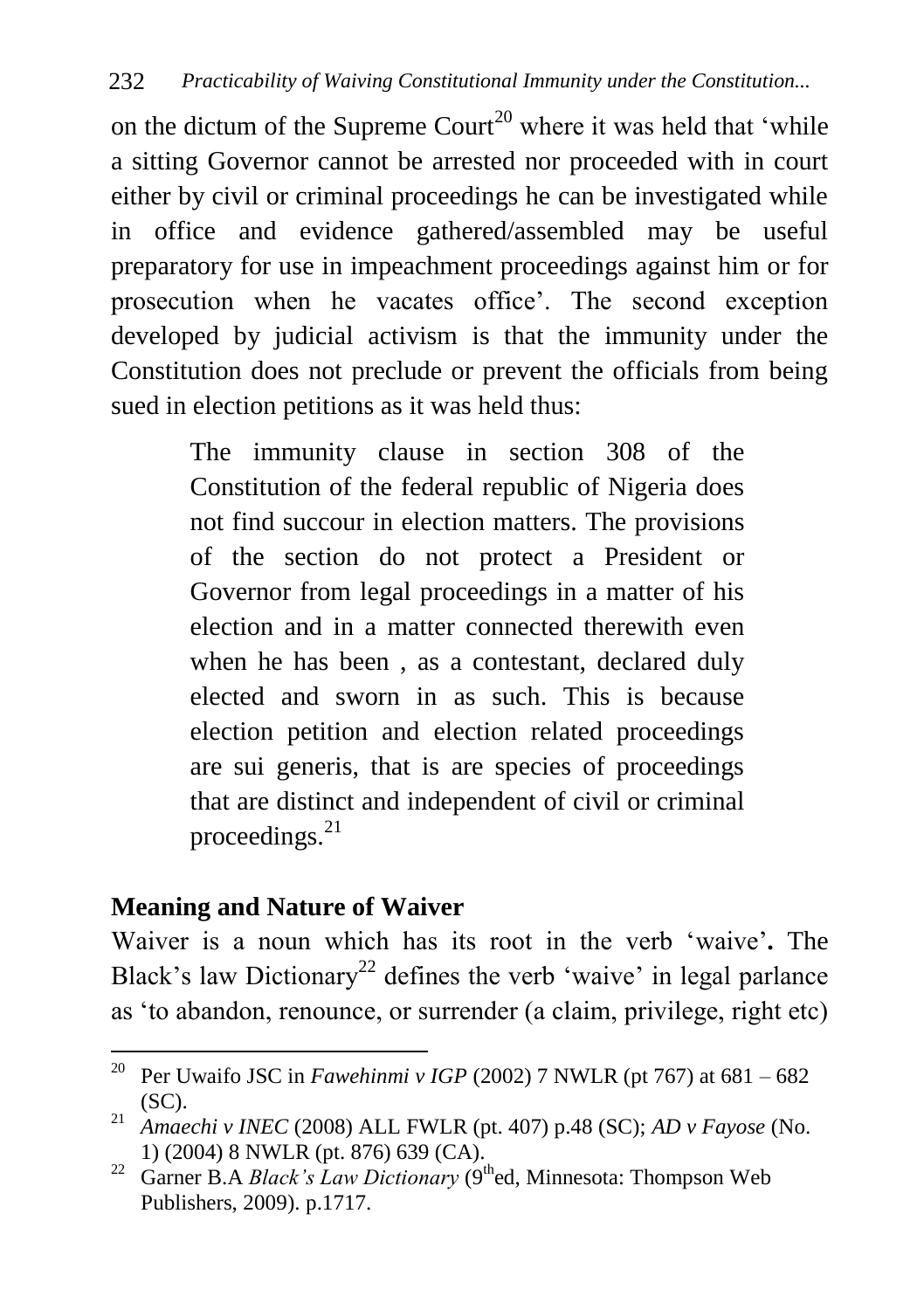to give up (a right or claim) or voluntarily. The dictionary goes further to define the noun 'waiver' as "the voluntary relinquishment express or implied of a legal right or advantage.<sup>23</sup> The term was also classified into express and implied. The former meaning a voluntary and intentional waiver while the latter means waiver evidenced by a party's decisive and unequivocal conduct reasonably inferring intent to waive. $24$  The concept was defined judicially thus "the concept of waiver denotes that a person or party who, under no legal disability and having full knowledge of his right or interest conferred in him by law, intentionally decides to give up all, or some of them".<sup>25</sup> From the above definitions, waiver envisages a situation where a person is conferred with certain rights or privileges by law, he however, decides to relinquish or abandon those rights or privileges either intentionally i.e. with full knowledge or by necessary implication of law.

In law, the concept mostly comes up in the aspects of contracts and Court Proceedings. In the former, for instance, where a party to a contract as a result of breach of a contractual term is entitled by the agreement provisions or law to a particular remedy but he decides to forego that remedy. In the latter case, a party to a court action as a result of procedural irregularities committed by the other party is entitled to a remedy including cost or even the striking out of the case but he decides not to enforce the right or remedy. All these instances present the usual case of waiver. However, this paper is concerned with a waiver as it affects a constitutionally given right or privilege which rarely happens. But before then, the

 $\overline{a}$ <sup>23</sup> *Ibid*.

 $24$  *Ibid*; this is what the court held the  $3<sup>rd</sup>$  respondent the former governor or Western Region to have done in *Colonel Olu Rotimi and ors v Mrs. F.O. Macgregor and ors.* (1974) LCN/0/348 (SC).as we shall soon see.

<sup>25</sup> *Nwadinobi v Monier Construction Co. Nig. Ltd* (2016) NWLR 615 (C.A).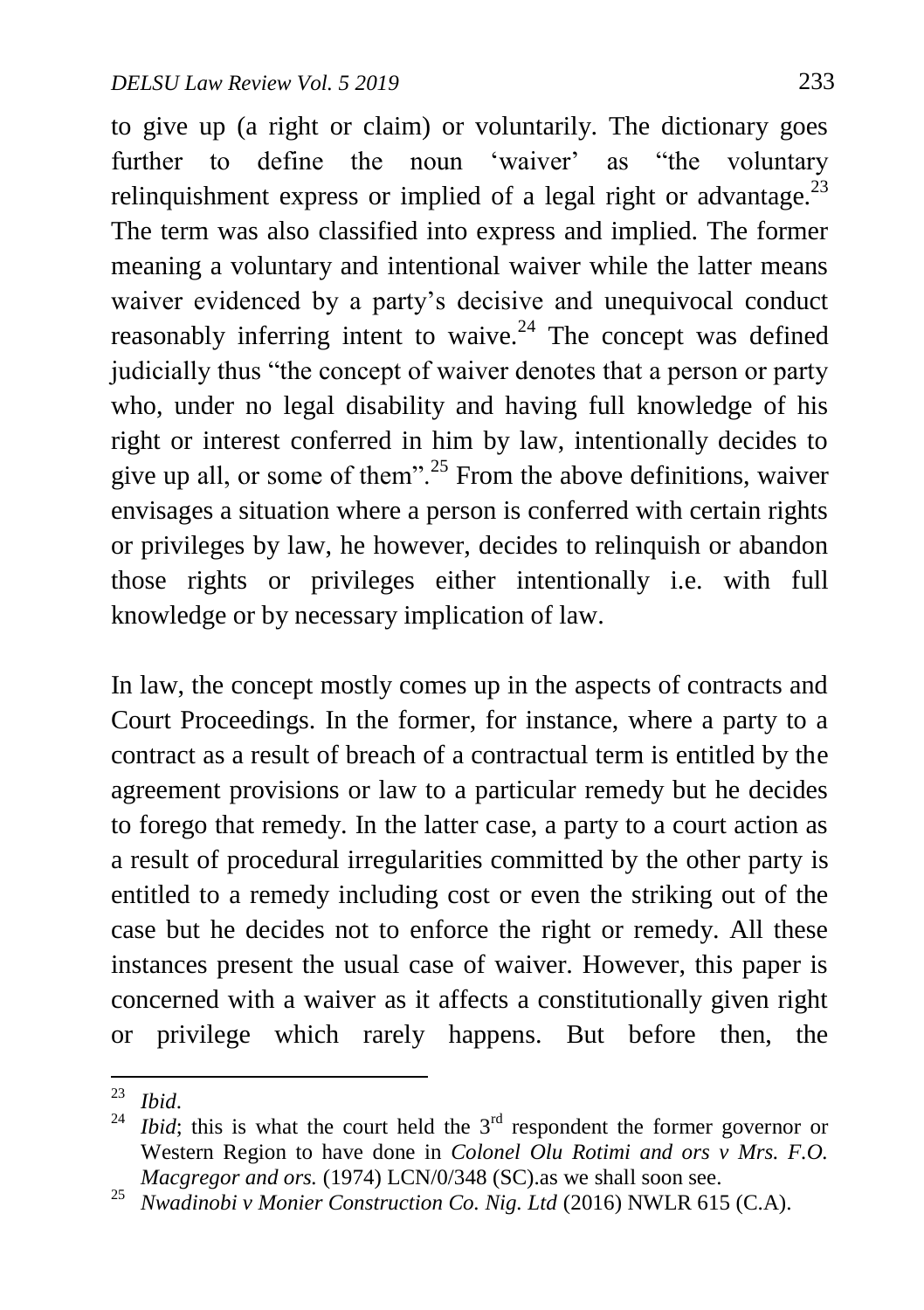Constitutional right must be distinguished from an ordinary statutory given right which was succinctly explained by the Nigerian apex Court thus:

> The…enquiry is the extent to which a person could waive rights conferred upon him by law. When a right is conferred solely for the benefit of an individual there should be no problem as to the extent to which he could waive such rights. The right is for his benefit. He is *sui juris*. He is under no legal disability he should be able to forego the right or in other rights waive it either completely or partially depending on his free choice<sup>26</sup>

The foregoing is reproduced to show the position with regard to waiver of a right or privilege provided by an ordinary statute. The position as it affects the waiver of a right or privilege conferred by Statutes must be distinguished from that of the constitution as the latter enjoins supremacy over and is not of the same nature with the ordinary statutory laws.

## *Application of Waiver on Constitutional Immunity*

The Nigeria"s Supreme Court (EsoJSC) in the foregoing *Ariori* case took time by going on voyage to other jurisdictions with constitution similar to ours in deciding whether the rights conferred on an individual by the constitution are waiveable as those conferred by an ordinary statute. After the painstaking voyage his lordship classified the constitutional rights into;

(1) Those rights that are for the benefit of the individual alone.

 $\overline{a}$ <sup>26</sup> This was held in *A. Ariori and ors. v Muraino O. Elemo and ors*. (1983) LPER-SC 80/1981 (SC).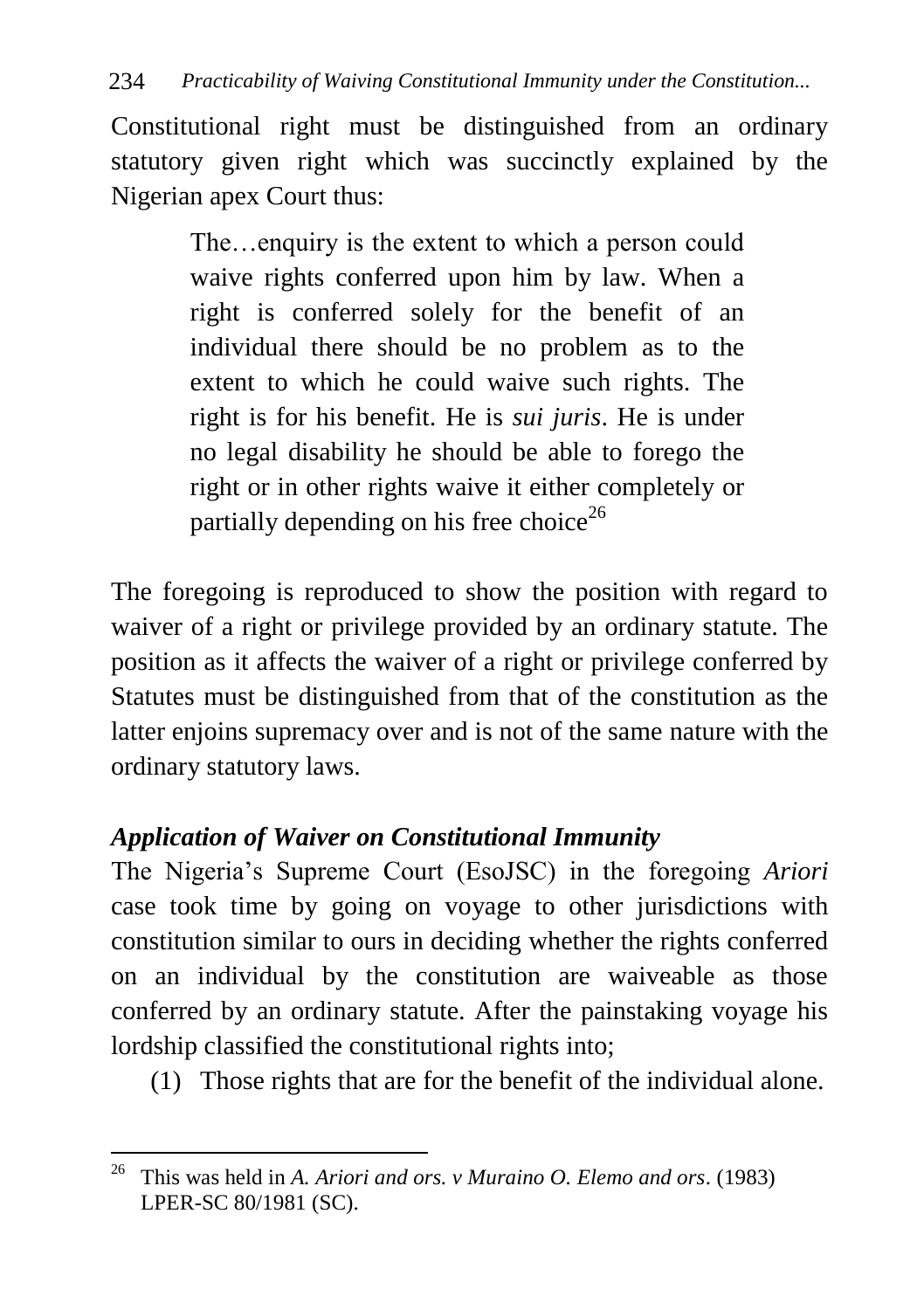(2) The rights that are for the benefit of the individual and Public or State.

The court finally concludes that the rights in (1) above can be waived by the individual since the benefits are for him alone. But those in the second category cannot be waived since it is not only the individual that will be affected by the waiver but also the State or Public at large so it will be contrary to Public Policy if he is allowed to waive them.<sup>27</sup>

By the rules established by Nigerian courts, there is nothing in the constitution suggesting an answer to the question whether the immunity conferred can be waived by the affected officers. The *Col. O. Rotimi's* case,<sup>28</sup> decided by the then Supreme Court of Nigeria is the *locus classicus* on this issue and was followed by all similar cases that came later. The case bordered on claim for declaration of title to land. However, in the course of the trial before judgment at the trial court, the  $1<sup>st</sup>$  defendant became the Governor of the then Western Region and so the trial judge in his judgment declined to make any order against the  $1<sup>st</sup>$  defendant holding section 161 of the  $1963^{29}$  Constitution of the Federal Republic of Nigeria which provides the  $1<sup>st</sup>$  defendant with immunity which involves a Public Policy that the  $1<sup>st</sup>$  defendant could not waive by himself. On appeal to the then Supreme Court, the court held that the learned trial judge was right in the action against the  $1<sup>st</sup>$  defendant and went further to state that 'no question of waiver arises for the section prescribed absolute prohibition to "any court" during the period of office of the holder of any of the

<sup>27</sup>  $rac{27}{28}$  *Ibid.* 

<sup>28</sup> Colonel Olu Rotimi and ors v Mrs. F.O. Macgregor and ors. (1974) LCN/0/348 (SC).

 $29$  The section was in pari materia with section 308 of the present Fourth Republic Constitution.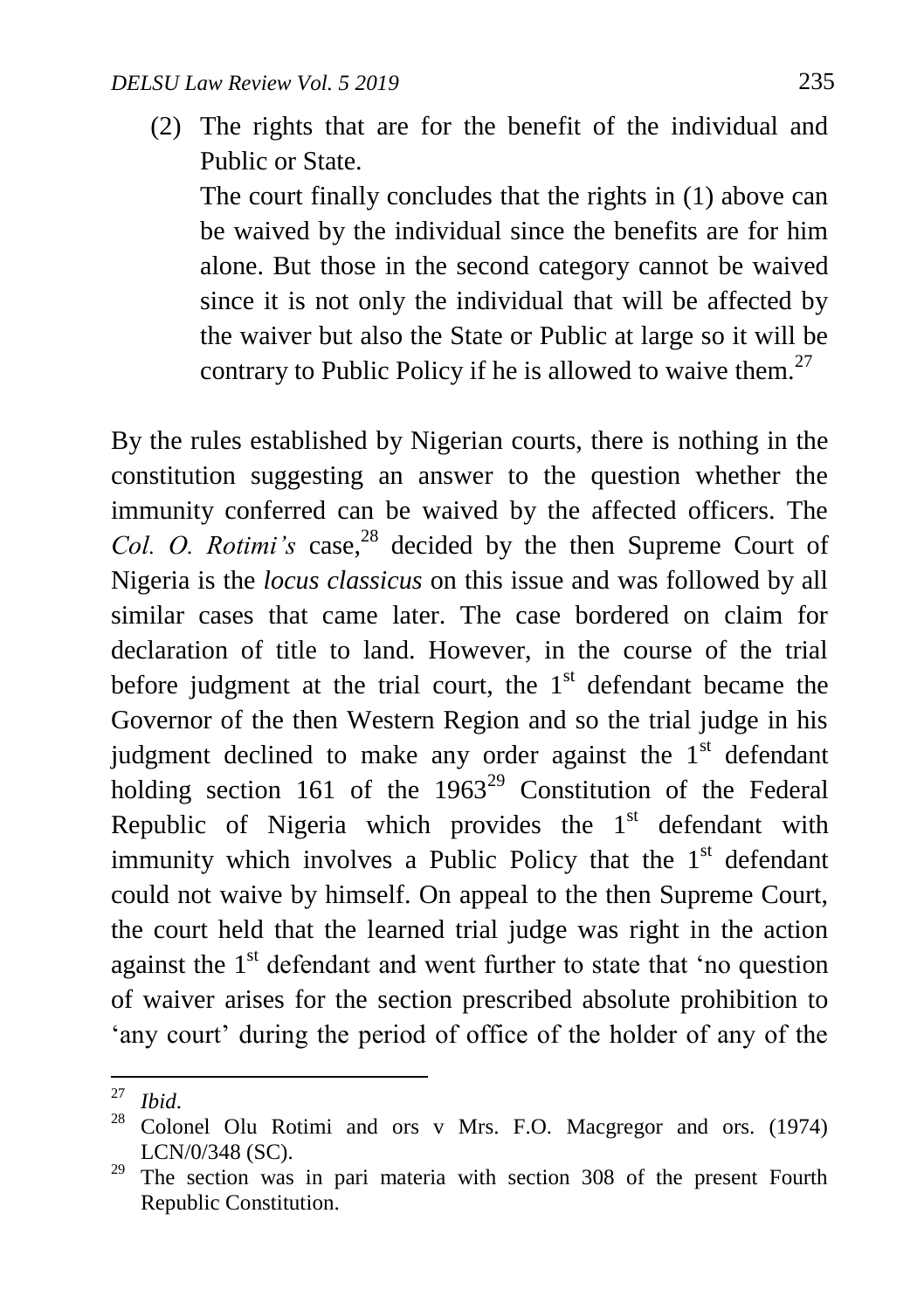posts prescribed therein to entertain any claim for reliefs against such person". This, the court holds inspite of the fact that the counsel to the 1<sup>st</sup> defendant did not file any pleading on that aspect and failed to canvass any argument on the issue which was argued by the other counsel as express waiver for not filing pleadings and canvassing argument on the issue. But the court affirms that "the provisions of the section are peremptory and admits of no waiver". In *Alamieyeseigha v Teiwa*,<sup>30</sup> one of the issues dealt by the Court of Appeal was whether immunity guaranteed by section 308 of the Constitution of the Federal Republic of Nigeria 1999can be waived by the President or Governor himself. The Court per Muntaka Coomasie JCA resolved the issue thus

> I hold that courts in Nigeria have no jurisdiction to try a person on criminal charges or civil matters if he is entitled to immunity under the Constitution even if for a reason that his immunity is waived. Any waiver of such immunity is ineffective. The immunity under section 308 (3) supra is over and above popular diplomatic immunity, therefore of any kind does not arise. The immunity is not that of a person of the appellant, but of the particular state which he represents during the tenure of his office as an Executive Governor of a State. $31$  In agreeing with this dictum his lordship Adamu JCA added thus: in its recent decision in *Tinubu's* case (2000) 8 NWLR (Pt. 714). This Court (Lagos Division) interpreted the provision of section 308 of the 1999 Constitution (supra) wherein it confirmed the

<sup>30</sup> <sup>30</sup> D.S.P. Alamieyeseigha v Chief Saturday Teiwa and 3 ors (2001) 33 W.R.N  $(CA)$ 

<sup>&</sup>lt;sup>31</sup> Ibid (pp. 162 – 163) lines  $40 - 5$  per Muntaka Coomasie JCA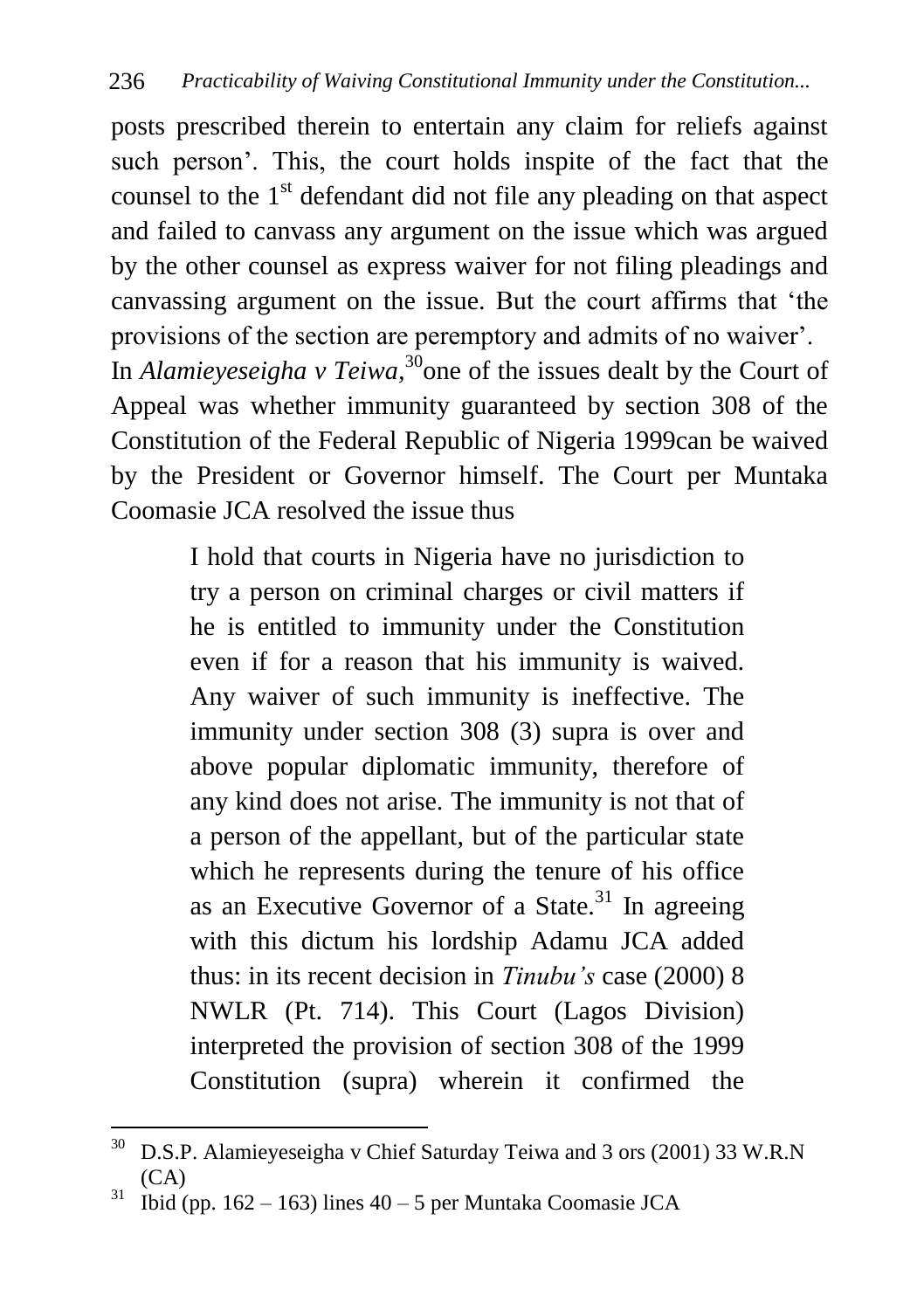immunity from suits or criminal prosecution conferred on the Governor of Lagos State which immunity the court held cannot even be waived by the Governor himself. There is no reason why we should depart from that decision in the present case.

In *Tinubu v IMB Securities Ltd*<sup>32</sup> where the appellant was sued at the High Court of Lagos State on  $28-11-1992$  as a  $3<sup>rd</sup>$  defendant. He by motion on notice applied for the writ to be set aside on the ground that he was served with the writ out of time. Following this development, the plaintiff in swift reaction, applied for renewal of its writ for six months and the trial judge granted same thereby deeming the service out of time on the appellant as good service. Dissatisfied with this decision the  $3<sup>rd</sup>$  defendant appealed to the Court of Appeal. Whilst the appeal was pending the appellant get sworn in as the Executive Governor of Lagos state on  $29<sup>th</sup>$ May, 1999 after being elected. On the  $1<sup>st</sup>$  day of December, 1999 when the appeal came up for hearing, Respondent urged the court to adjourned the matter sine die until when the appellant vacated his office of the Governor looking at immunity he has and the court of Appeal granted this prayer rejecting the contention of the Appellant"s counsel that the appeal can be heard despite the position of the appellant. Still dissatisfied with the decision of the Court of Appeal the appellant appealed to Supreme Court. The Supreme Court per Iguh JSC held thus:

> in my view, the immunity granted to the incumbent of the relevant office under section 308 (1) (a) of the Constitution prescribes an absolute prohibition on the courts from entertaining any proceedings,

 $\overline{a}$ <sup>32</sup> *Tinubu v IMB Securities Ltd* (2001) 16 NWLR (Pt.740) 670 (SC).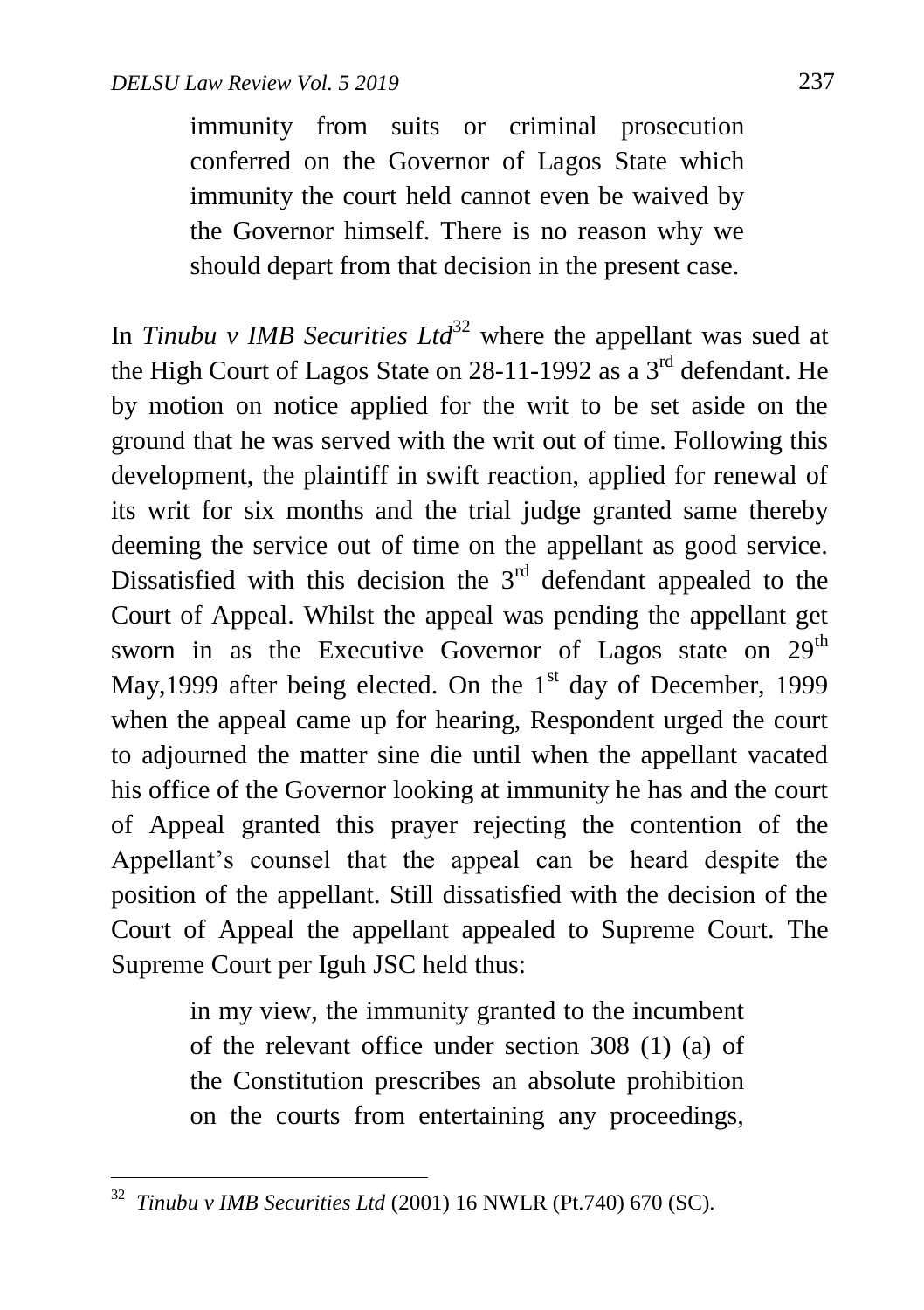civil or criminal in respect of any claim or relief against a person to whom that section of the Constitution applies during the period he holds such office. No question of waiver of the relevant immunity by the incumbent of the offices concerned or, indeed, by the courts may therefore arise. In my view the Court of Appeal was absolutely right to have declined to entertain the appellant's appeal pending before it as to do otherwise would amount to continuing the plaintiff/respondent's suit against the defendant/appellant, a suit which under section 308 (1) (a) of the 1999 Constitution shall not be continued against the appellant while he remained the Governor of Lagos state.<sup>33</sup>

Following all the above judicial authorities and pronouncements discussed above, it is clear that the immune persons have no authority or power whatsoever to waive their immunity as the right is not for their own sole benefit but for the protection of their office which the general public have an immense interest in, so it will be against the Public policy if they will be allowed to waive such immunity granted them by the Constitution. This inability of the immune persons to waive their immunity should however not be confused with their rights of taking court actions against anyone personally. To institute action against other individuals for their personal rights they need not waive their immunity as was held by the Courts  $34$ 

1

<sup>33</sup> *Ibid.* (p. 25, paras. A-E).

<sup>34</sup> *Global Excellence and Ors. v Donald Duke* (2007) 16 NWLR (Pt 1059) 22 (SC); *Tinubu v IMB Securities Ltd* (2001) 16 NWLR (Pt.740) 670 (SC).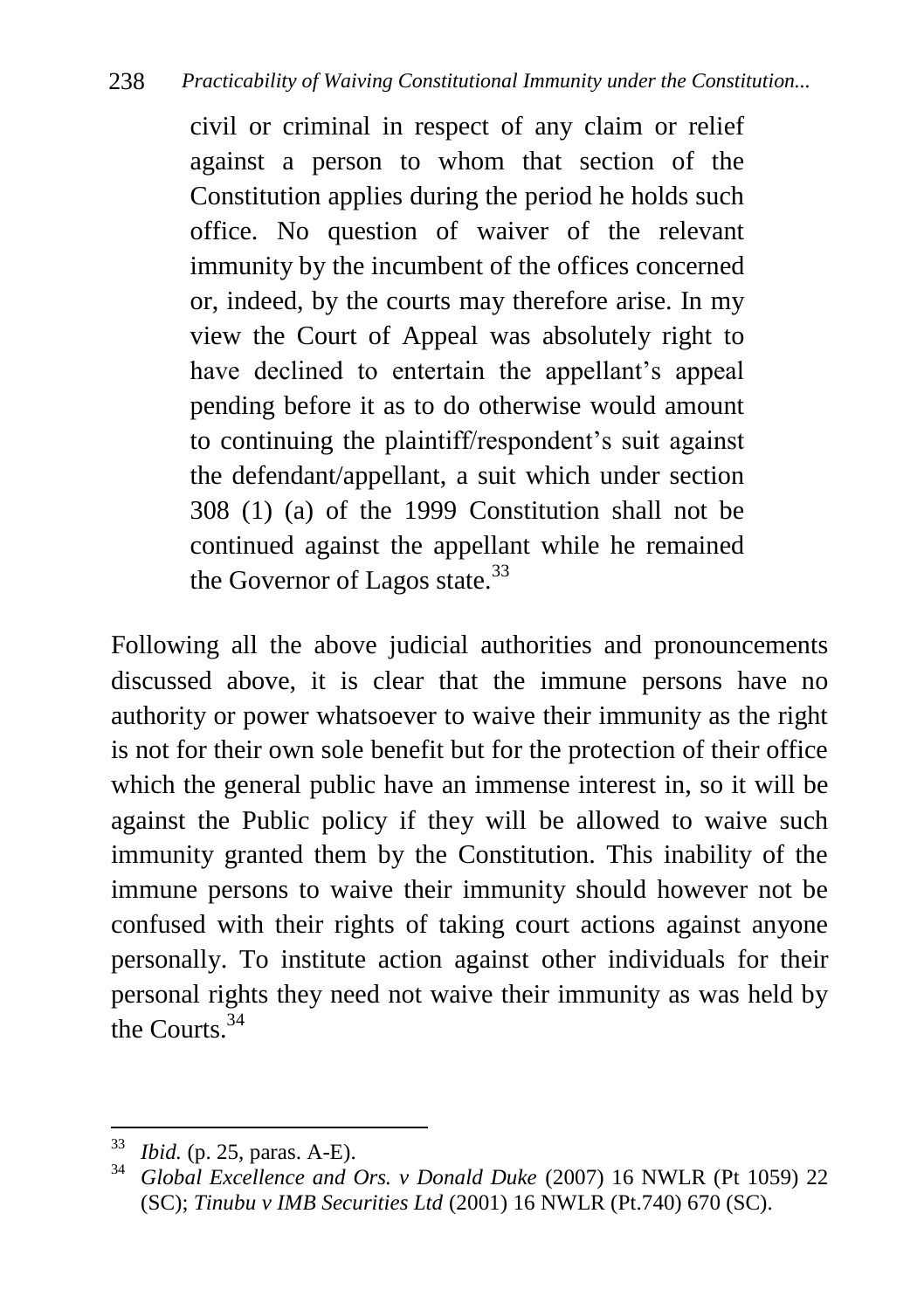$\overline{a}$ 

A recent trend in the Nigerian polity that seems to give fresh life to this issue was the threat by the incumbent Vice-President, Professor Yemi Osinbanjo, a Senior Advocate and Professor of law that he will waive his constitutional immunity to clear his name against the allegations of mismanaging the sum of ninety billion naira allegedly provided to them by the Federal Inland Revenue Services for the 2019 elections campaign. This threat attracted the attention of many legal practitioners in the country in which many asserted that considering the judicial interpretations of the immunity section, he lacks such power to waive the immunity though some few agree with him that he can waive his immunity. However, considering the current position taken by our Courts, His Excellency the Vice-President has no such power to waive his immunity. This was also the argument of a Senior Advocate of Nigeria Mr. Mike Ozekhome, who opined that the Vice-President "is like saying grant me the right to breach the Constitution".<sup>35</sup>

The only thing the Vice-President can do under such circumstance is to invite and allow the relevant security agencies to investigate him with free hand and give them all the necessary cooperation they need to carry out effective investigation. The National Assembly can also either alone or in conjunction with the security agencies launch an investigation in to the scandal and if the Vice-President is found wanting he can be impeached and that will give the prosecutorial agencies the power to prosecute him. The last and most consequential option he may have is to resign his appointment so as to submit himself to the jurisdiction of the courts of Law.

<sup>&</sup>lt;sup>35</sup> Eniola Akinkuotu and Oladimeji Ramon 'N90bn Poll Cash: Osinbanjo can't waive Immunity say SANs" *The Punch* (27 September 2019). [<www.punchng.com/](http://www.punchng.com/)n90bn-poll-cash-osinbanjo-cant-drop-immunity-saysans/> accessed 25 December, 2019.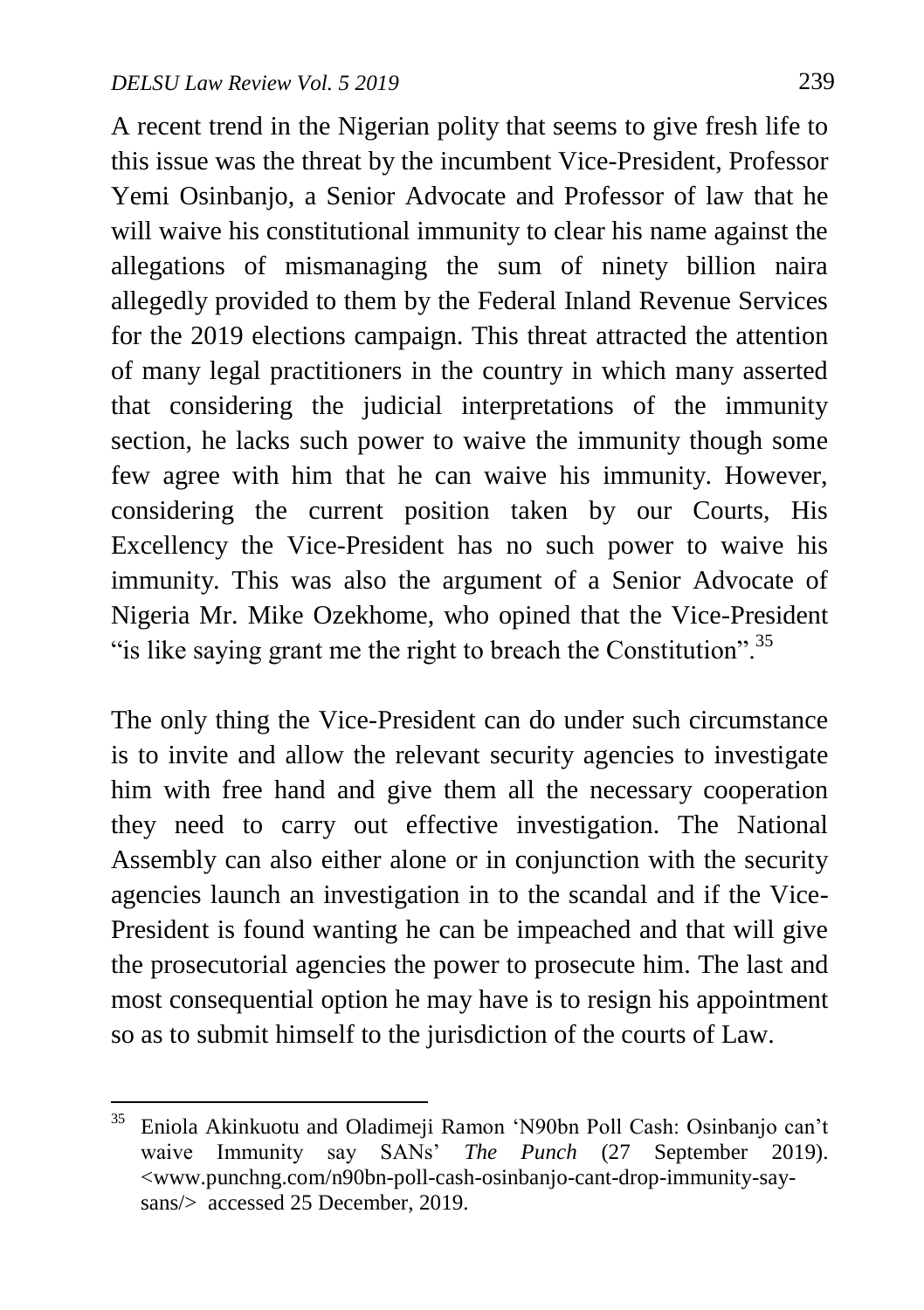# **Voluntary Submission to Investigation as an Alternative to Waiver**

A voluntary submission for investigation by the official concerned is an alternative to waiver of the immunity since the courts have time without number affirmed the powers of the security agencies to carry out investigations against the incumbent of the immune offices instead of clamouring for something neither allowed by the constitution nor accepted by the courts, so it will only be an attempt and gaining cheap political popularity for one to claim that he will waive his immunity for prosecution at this time. It was reported that the former President Obasanjo had once waived his constitutional immunity to appear before the Oputa Commission of enquiry in 2001 to answer some allegations arising from his tenure as Military Head of State in 1970s.<sup>36</sup>

### **Conclusion**

1

From the discussions one cannot but arrive at an inescapable conclusion that the immunity provided to certain officials cannot in whatever guise be waived as the Constitution provides for nothing like that and our Courts through Judicial interpretations pronounced an absolute prohibition to such waiver. And as the things are presently, the Courts are not ready to depart from that position. So, any of the designated officials who desired waiving his immunity has the option of truthfully and wholeheartedly submitting himself for a true investigation or to in the alternative vacates the position he is occupying to enable the law takes its full course on him.

<sup>36</sup> Femi Falana, "Official Corruption and Immunity in Nigeria" *Premium Times* (07 July 2016) [<www.premiumtimesng.com>](http://www.premiumtimesng.com/) accessed 21 November 2019.